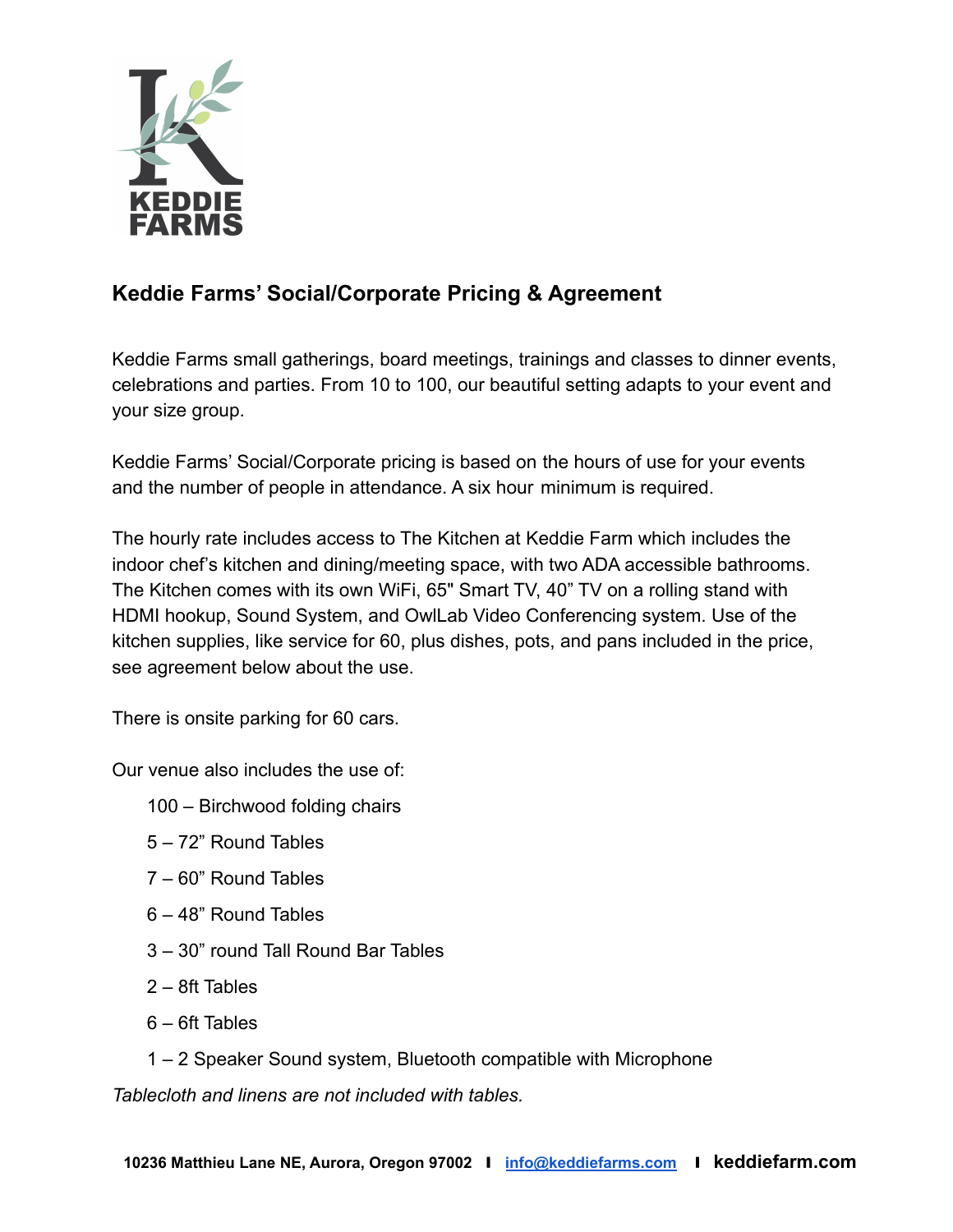# **Hourly Rate:**

# *For groups under 40 people*

Monday - Friday Daytime, 7:00 am to 5:00 pm: \$75/hour\* Monday - Friday Evening, 5:00 pm to 9:00 pm: \$100/hour\* Saturday & Sunday, 7:00 am to 9:00 pm: \$150/hour\* *\*6-hour minimum, plus \$75 cleaning fee*

## *For groups between 41 & 80 people*

Monday - Friday Daytime, 7:00 am to 5:00 pm: \$100/hour\* Monday - Friday Evening, 5:00 pm to 9:00 pm: \$125/hour\* Saturday & Sunday, 7:00 am to 9:00 pm: \$175/hour\* *\*6-hour minimum, plus \$150 cleaning fee*

# *For groups 80+*

Monday - Friday Daytime, 7:00 am to 5:00 pm: \$125/hour\* Monday - Friday Evening, 5:00 pm to 9:00 pm: \$150/hour\* Saturday & Sunday, 7:00 am to 9:00 pm: \$200/hour\* *\*6-hour minimum, plus \$250 cleaning fee*

Time rented must include the time for drop-off, setup and clean up. A 3% process fee will be added for credit card, PayPal or Venmo payments. *Keddie Farms does offer an Outdoor Wedding Package, see us for more details.*

# *Expectations, Rules, Regulations, and Agreement*

The use of staples, tacks, nails, commando and duct tape must receive prior approval to avoid any temporary or permanent damage

Parking is limited to 60 cars. *Note: This number may be reduced to add a Porta-Potty, or any* other form of trailer that is rented for the day. We'll work to limit the number of spaces lost. All attendees must park in designated areas. There is no street parking.

Keddie Farms is an organic farm. No chemicals or non-organic sprays, powders, or materials can be used in any area which includes all grounds and structures.

All attendees must stay out of the farm operation structures, and fields.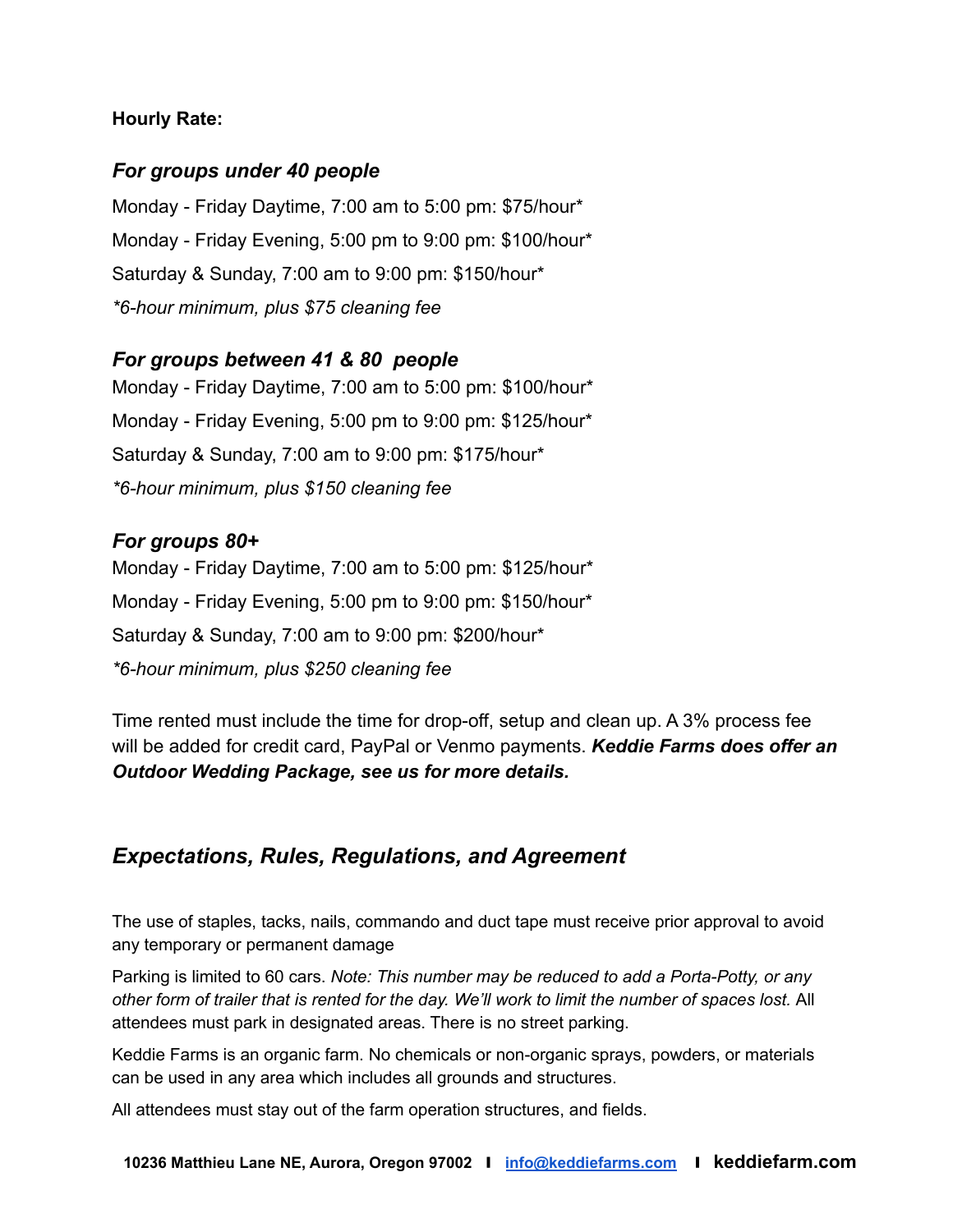Unless part of the event and pre-discussed with Keddie Farms, all attendees must ask permission to tour/visit The Forest at Keddie Farms.

Renter is obligated to share with their guests and vendors all rules and information and make sure guests know they are coming to a working farm.

Keddie Farms is set at the end of a long gravel road that is surrounded by homes and other farms. Please make sure all vehicles drive **10 mph** to not kick up dust and rocks into neighbors' properties. Please inform your guests to drive slow.

Children at the event will need to be closely monitored. Children are also required to follow these rules.

**No animals or pets are allowed on Keddie Farms**. This includes animals or pets kept in vehicles. There is no exception to this rule. Those bringing pets and animals on to Keddie Farms will immediately be asked to leave unless prior permission is granted by Keddie Farms.

No fires or open flames allowed on the grounds or in the buildings without prior arrangements. No sprinklers or large water pools allowed on the grounds or in the buildings without prior arrangements.

No firearms or weapons allowed on-premise.

There is **one designated smoking area** at Keddie Farms. Legal tobacco and vape products may be smoked in the designated smoking area and nowhere else including in personal vehicles. The use of marijuana is not allowed on Keddie Farms. Please do not dispose of cigarette butts in the gardens or parking area. All cigarette butts found must be picked up by your cleanup crew before the end of your event. Failure to do so will result in an additional cleanup charge. Guests not following these rules will be required to leave the property.

Attendees need to stay out of the private residence, barn, and the fenced off grounds.

Tents and other large event rentals must be preauthorized and locations predetermined with Keddie Farms before the event.

Keddie Farms is a working farm that sits in agricultural land surrounded by lots of wildlife. The grounds can be holey and unlevel. Guests must be warned to watch their steps on all areas of the grounds and wear appropriate shoes.

Please leave all wildlife, domestic animals, and pets at Keddie Farms alone.

## **Visitations, Access, Timing**

Pre-event visitations, drop-offs, and earlier setups, and later teardowns must all be prearranged, scheduled, and authorized with Keddie Farms. No unscheduled visitations, drop-offs, setups, and post-schedule teardowns are allowed without authorization.

All amplified sound must cease at 9:00 pm. At any time during the event, any noise complaints by neighbors will cease amplified sound immediately.

Setup and clean-up must be within the paid-for and agreed-upon hours. Additional non-authorized hours will be billed at twice the hourly rate.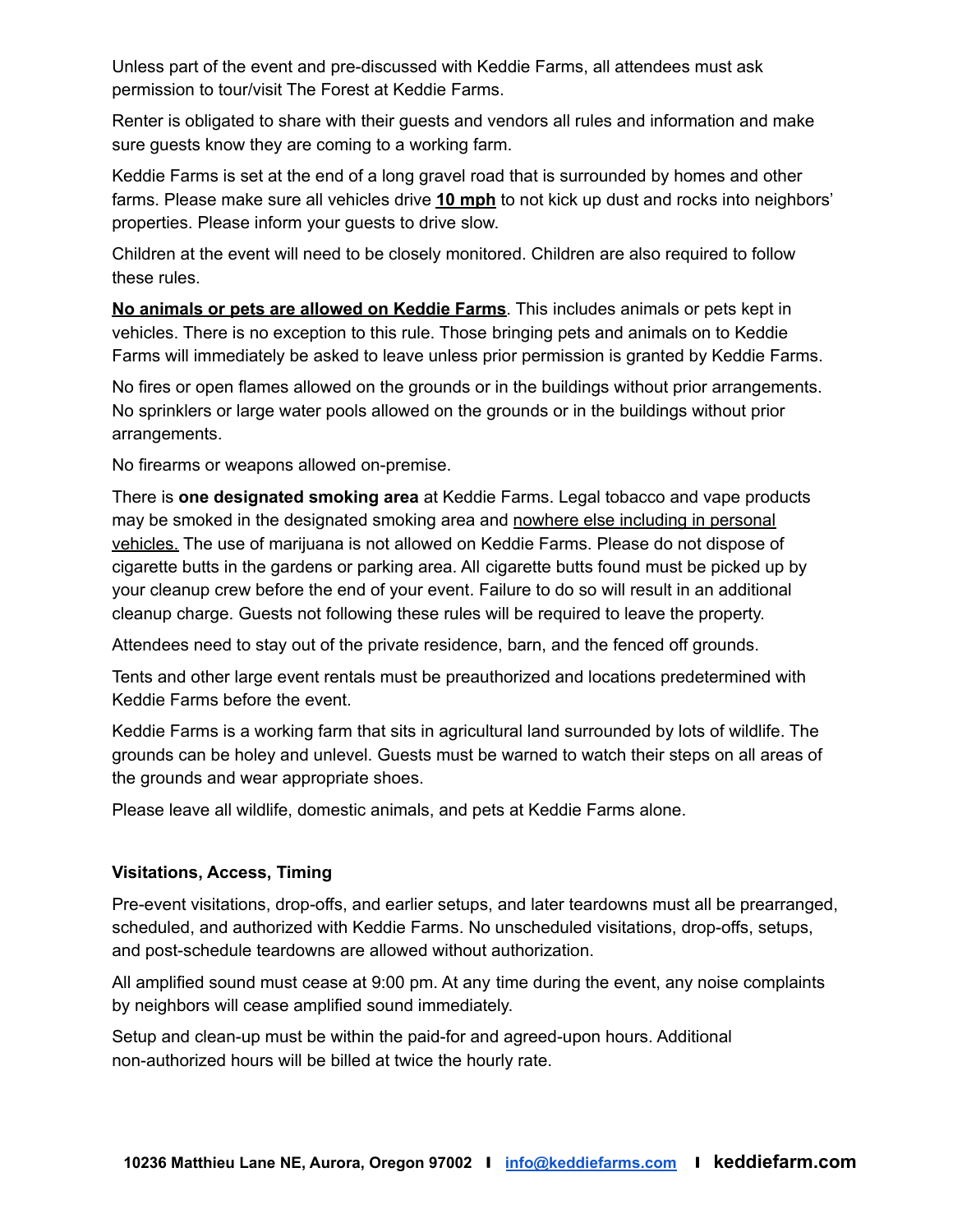#### **Caterers, Vendors, and Rentals**

You may bring in your own supplies and rented supplies. All pieces brought on to Keddie Farms must be clearly marked as to whom they belong to avoid mixing it with Keddie Farms property.

Vendors must follow all of the same rules of venue use, including driving **10 mph** on the gravel road.

Keddie Farms will not coordinate your vendors during your event.

Caterers are responsible for the setup and clean-up of all food and food items.

The Kitchen main area must be returned to the condition it was found. All food must be removed from the area including the refrigerators and freezer.

The Kitchen has no microwave. Please inform those planning on cooking or warming up food.

Vendors with questions may contact Keddie Farms directly for answers.

#### **Clean-Up:** *See the Clean-up Checklist for full details. >>*

A clean-up list will be given to the renter. The renter or the staff hired by the renter must follow the required clean-up or they will be charged by Keddie Farms to restore the venue to its original state. The event space rented must be picked up and left looking exactly as it was when setup began.

Everything you bring to Keddie Farms for your event must either be taken away or disposed of in garbage cans and recycling bins by the end of the day of your event.

All grounds will need to be cleaned and cleared of event materials, such as stray garbage, confetti, or similar materials.

If you use any of Keddie Farms dishes, service ware, kitchen tools, containers, food preparing appliances, etc., you will need to fully clean them and return them to where you found them.

If you have any rentals that will be picked up by an outside vendor, please have them folded, stacked, and staged ready for easy removal by the vendor. Keddie Farms will not be moving them.

Caterers are responsible for the setup and clean-up of all food and food items.

The Kitchen main area must be returned in the condition it was found. All food must be removed from the area including the refrigerators and freezer.

Any damage to Keddie Farms property including tables, chairs, dishes, serving utensils, the grounds, plants, and structures will be charged to the renter. Any additional cleanup required to return the facility to its original state will be charged to the renter.

If appliances are used, they must also be cleaned to the level they were found before use and put away where they were found.

All flowers, centerpieces, food, and supplies brought in must be taken out. No flowers, food, and/or supplies can be left in freezers, refrigerators, or on tables or shelves.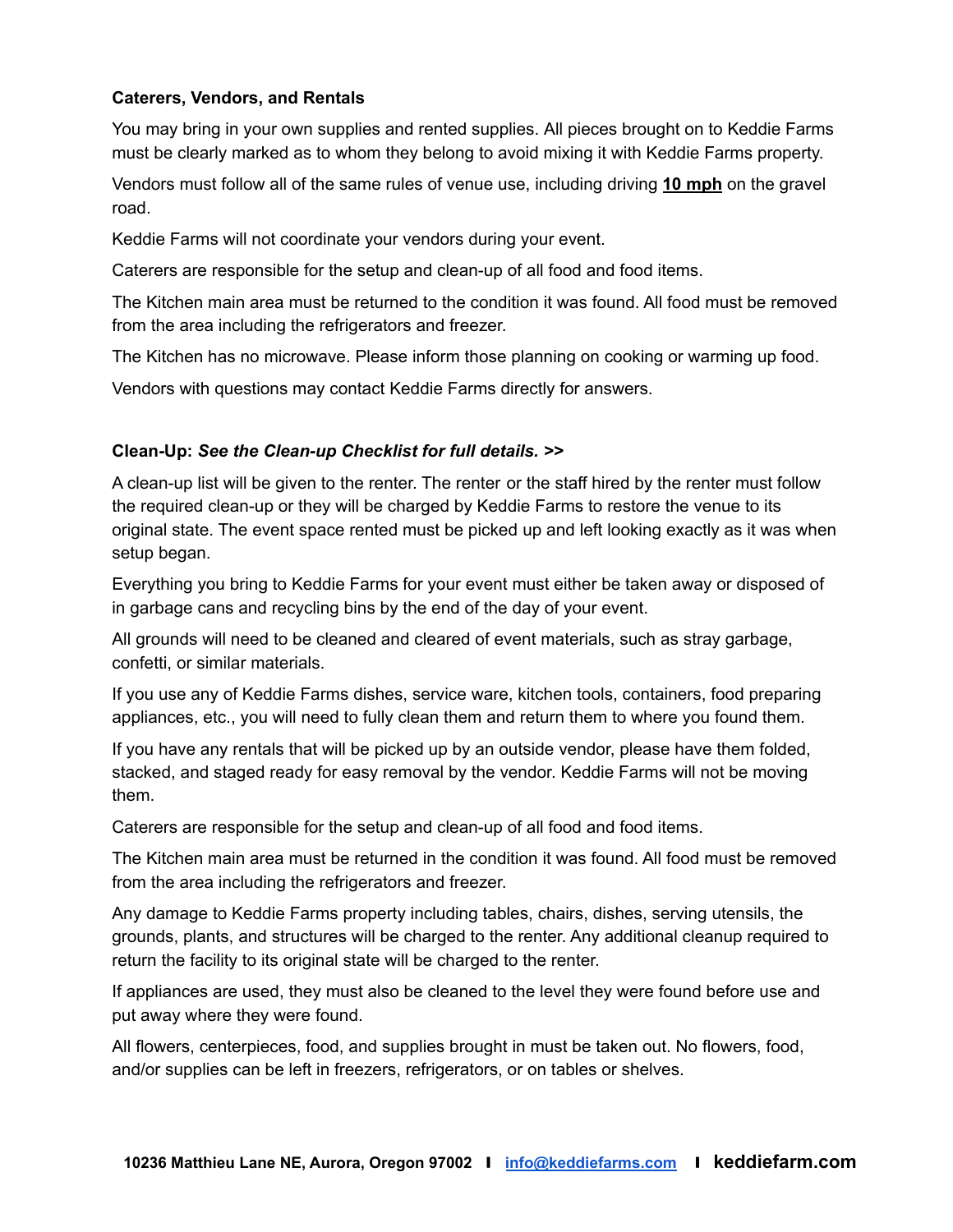#### **Alcohol Use**

As the renter you are responsible for monitoring your guests' drinking alcohol and the actions they take while drinking and after they have consumed alcohol. Keddie Farms is not held liable for any actions created from your use and consumption or your guests' use and consumption of alcohol. Parties above 40 people will need to purchase event insurance noting alcohol liability.

#### **Reservations and Payment**

To secure your requested date and time Keddie Farms, requires a signed agreement and a 50% deposit. The second half of the total cost is due 7 days prior to the event date. In addition to cash and check, we accept credit cards, Paypal, and Venmo with a 3% additional fee. If this is a company or corporate event, other payment options are available to fit within your business structure.

#### **Hold-Harmless Agreement**

The Renter agrees to indemnify and hold Keddie Farms, its officers, and employees harmless from and against any and all liability, claims, actions, demands, illnesses, or losses of any kind and nature that may occur or claimed to arise during the activities described in this rental agreement. These may include but are not limited to accident, injury, illness, or damage to property arising from any act of the Renter or Renter's guest, whether intentional or negligent, which occurs during use. Renter agrees to pay all costs incurred by Keddie Farms if any of the above-stated actions occur during the use of the facility.

*I, the renter, have read all the above statements in the Event Rental Agreement for Keddie Farms, and agree to comply with the rules and regulations set forth therein and I will be personally responsible for the repair or replacement of any damage to the facility and/or contents and agree to the prompt and timely payments.*

RENTER SIGNATURE:  $\blacksquare$ 

DATE:

KEDDIE FARMS REPRESENTATIVE SIGNATURE:

 $\mathsf{DATE}:\mathsf{DATE} \rightarrow \mathsf{DATE}$